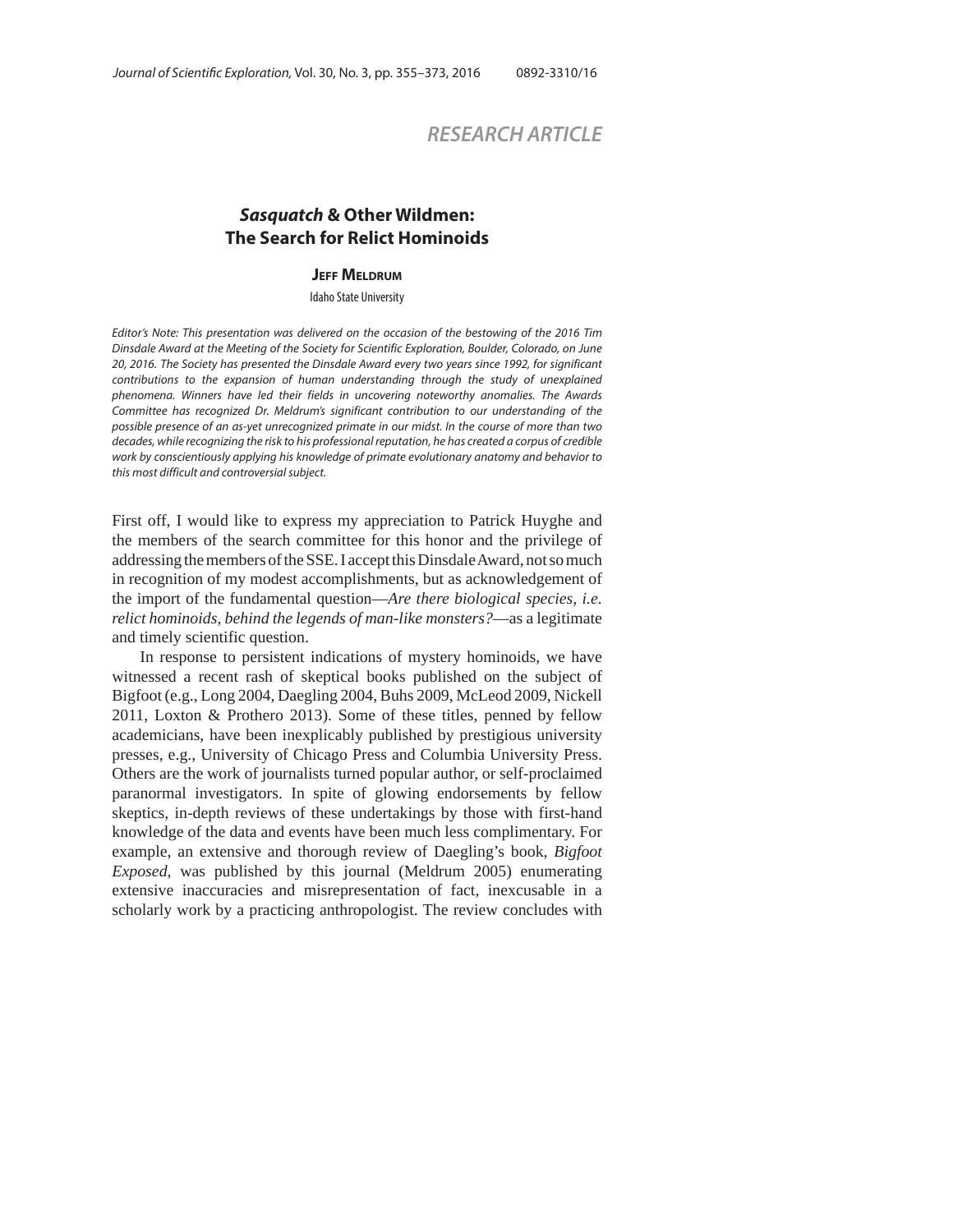the acknowledgement that ultimately, "it is a notable contribution precisely because it so plainly illuminates the dismissive tactics that are too common in anthropological and zoological academia regarding this subject."

Turning to Buhs' *Bigfoot: The Life and Times of a Legend*, we see from the outset that Buhs (a self-described "independent scholar") undertook his book with the assumption that *sasquatch* did *not* exist, and so any issues of supposed Bigfoot biology could be left along the wayside. Buhs was not encumbered with scientific evaluation of evidence, nor distracted by the serious discussions occurring at scientific meetings and in wildlife agency seminar rooms. Christie Henry, Executive Editor of Sciences at University of Chicago Press, shepherded Buhs' *Bigfoot*, even though she along with its author admit it has very little to do with "science*.*" She pointed out the irony of Chicago publishing a book on Bigfoot and mused over the challenge of finding peer reviewers, finally resorting to *historians* of science and the paranormal (Meldrum 2009).

Disappointingly, similar criticisms could be and have been leveled at the remaining distracting examples, which have attempted to reduce the subject to mere myth and legend at best, or to the delusions of socially threatened, working, middle-class male schmucks, at worst.

I am reminded of the parable of the eight blind men examining an elephant. Each attempted to explain their encounter from their limited and constrained perspectives and subjective perception. Each perhaps cleverly and creatively, but nonetheless naively, misconstrues his experience. One interprets a writhing trunk to be a snake, another concludes the stalwart limb is a tree trunk, another perceives the expansive ear as a fan, and so on. The objective reality and novelty of their encounter is missed, due to their lack of familiarity with the phenomenon and their inability to comprehend their experience within its broader context. It is a certain lesson from history, a theme developed by Kuhn (1962) and others that without a context, i.e. an accommodating niche within an existing paradigm, a novel concept, regardless of the nature of the supporting evidence, will rarely command an open and objective hearing.

Context and perception are critical in this process. In this vein it is informative to consider the general perception of literature on Bigfoot. To illustrate, where are treatments of man-like monsters placed in the library according to the Dewey Decimal System? Many of my generation, who remember actually going into libraries to browse through physical books, will recall searching the shelves in the lower end of the numbering system for titles relating to Bigfoot. Why? The explanation and enumeration of the system's categorizations now occupy four volumes and is still not entirely precise. By some interpretations Bigfoot falls in the 100-range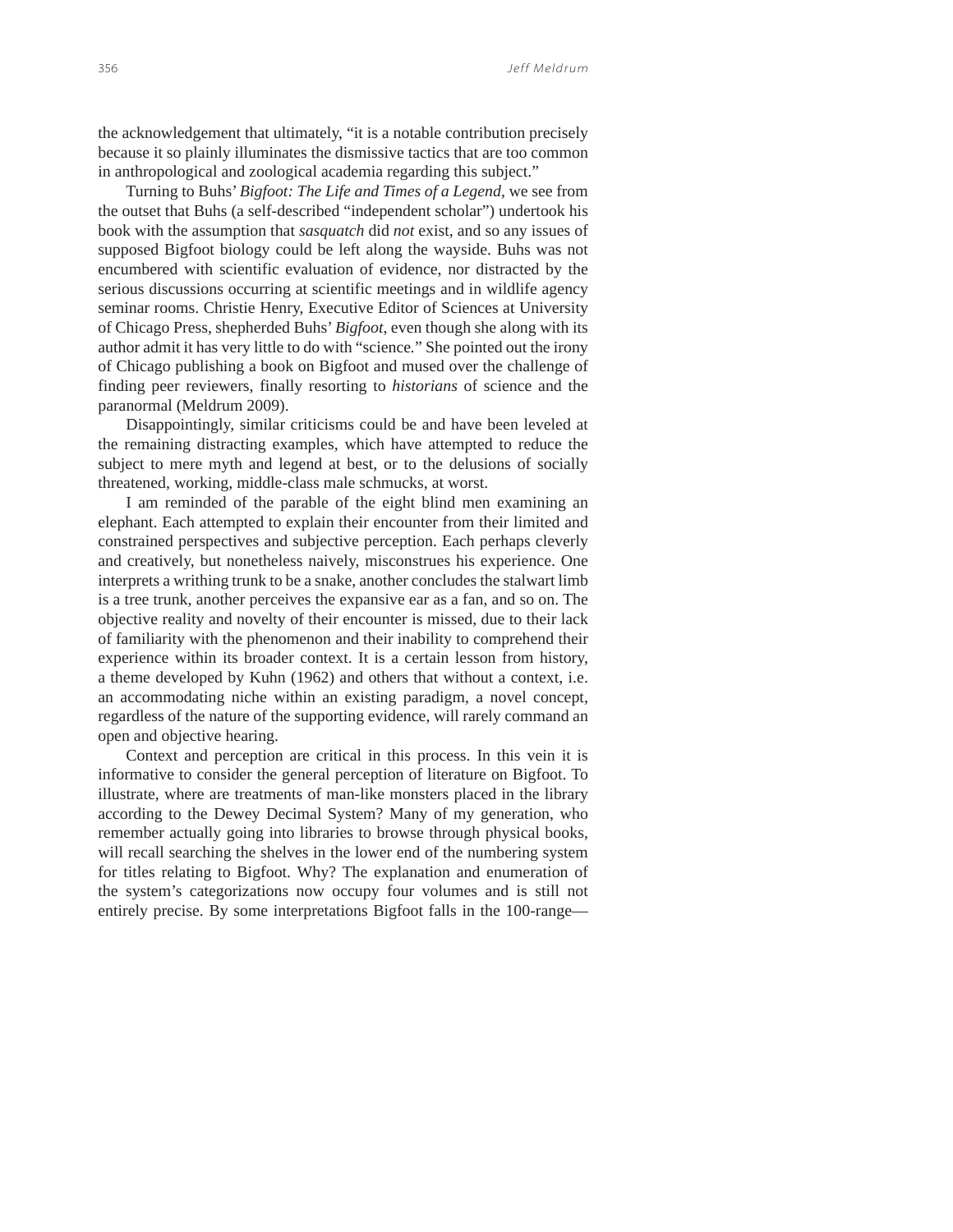unexplained or unverified. When my book, *Sasquatch: Legend Meets Science* was published, I was quite adamant that it be categorized as a work of natural science, with a place on the shelf alongside Jane Goodall's books about primates (all the more appropriate since the cover bears her endorsement). In the information for librarians found on the back of the title page, it was recommended to the Library of Congress designation QL89.2 within General Zoology, but also 001.944 in the Dewey Decimal System, within Controversial Knowledge. The publisher had arranged for my book to be carried by Barnes & Noble bookstores across the country, so whenever I had an opportunity to visit a store, I would check to see where indeed my book was shelved. With few exceptions, it was in the New Age/Occult section (i.e. controversial knowledge), somewhere between works on the Bermuda triangle and crop circles. Once I confronted a store manager on the matter and to my chagrin she assured me that the title would get ten times the traffic in the New Age section as opposed to the Natural History section. So much for context and perceptions.

Knowledge, including various mysteries and oddities, phenomenon

What's in a name? How are labels and categories perceived? I have largely eschewed the popular moniker *Bigfoot* because of the tabloid stigma frequently attached to it. I prefer the term *sasquatch* in deference to the Native American and First Nations terms, widely translating to "wildmen of the woods." Even that term, through its popularization and commercialization, has been diminished somewhat as a label to be taken seriously. In addition, it is too narrow for what is clearly a global phenomenon—global, but not universal. The notion of contemporary wildmen is not to be dismissed as a universal manifestation of the human psyche. It is not merely a collective archetype of human ties to the wilderness. Within a global context distinct forms emerge, distinct in anatomies, behaviors, phylogeny, and distributions. There are ecological correlates within these distributions these are wildmen of the woods after all. There is an evolutionary and anthropological context emerging as well. The term I wish to emphasize for this global phenomenon is "relict hominoids," a term first coined by Boris Porshnev (1963).

"Relict" is a term finding application and usage in the biological sciences. It denotes a species that has survived from an earlier period, or in a primitive form; a remnant of a formerly widespread species that persists in an isolated area. The term "hominoid" in a colloquial sense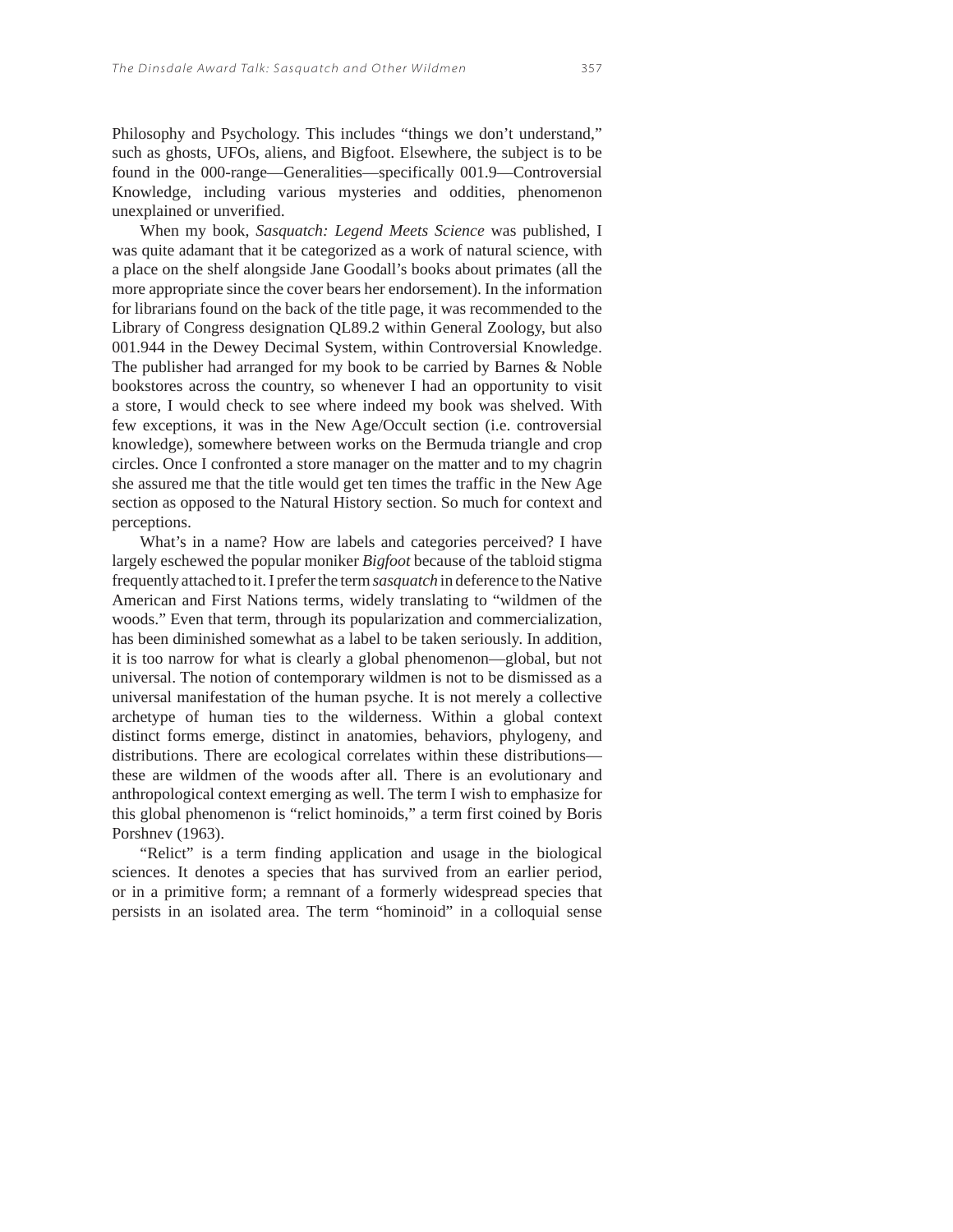means human-like, from the Latin *homin*—human, and the Latin *oid* like, resembling; similar, but different. However, it also has a more precise taxonomic meaning and implication. In Linnaean classification, a hominoid is a member of the superfamily Hominoidea, which encompasses humans and great apes, i.e. chimps, gorillas, orangutans, as well as the lesser apes, the gibbons and siamangs.

For the purposes of this discussion of relict hominoids, I will limit myself to the direct human ancestors and their collateral branches since the divergence from the common ancestor shared with chimpanzees, some 5–7 mya (million years ago), although a similar discussion could be had for the apes. To understand the perception of this evolutionary history we must consider its context and the development of a paradigm that had a great influence on it. In 1934, Georgy Gause, a Russian microbiologist, published an influential concept called the Principle of Competitive Exclusion. The principle states that two species competing for the same resources cannot coexist. In other words, no two species can simultaneously occupy the same niche. One will do it more successfully and drive the other to extinction. In his famous experiments with *Paramecium*, he demonstrated that *P. aurelia* and *P. caudatum* thrived when grown separately in identical media. However, when colonies were combined in a single medium, *P. aurelia* eventually drove the *P. caudatum* to extinction. This became a fundamental principle in ecology.

In the 1960s, the hominin fossil record was sparse and the expanding field of paleoanthropology was becoming more interdisciplinary. The Principle of Completive Exclusion was applied to interpretations of hominin fossils. After all, the hominin niche was perceived as a rather singular one, defined in its simplest terms by traits such as bipedalism, braininess, and above all, culture. Some researchers advocated that it was an altogether exclusive club, which according to the Principle of Competitive Exclusion could be occupied by only one hominin species at a given time. Hence, the Single Species Hypothesis was spawned, as it was known in paleoanthropology. This served to reinforce a perception of human evolution as an inexorable linear march toward *Homo sapiens*, with a single evolving lineage, with one hominin species giving rise to and being replaced by a succeeding species (Brace 1967, Wolpoff 1971).

Thus, an investigator of relict hominoids in the 1950s and 1960s, such as Ivan Sanderson (1961), bringing evidence of unknown sub-human creatures, be they *yeti*, or *sasquatch*, or *almas*, would be confronted by a prevailing paradigm of hominin evolution, dominated by the Single Species Hypothesis. There would be no scientific context to accommodate the coexistence, let alone *existence*, of relict hominoid species alongside *Homo*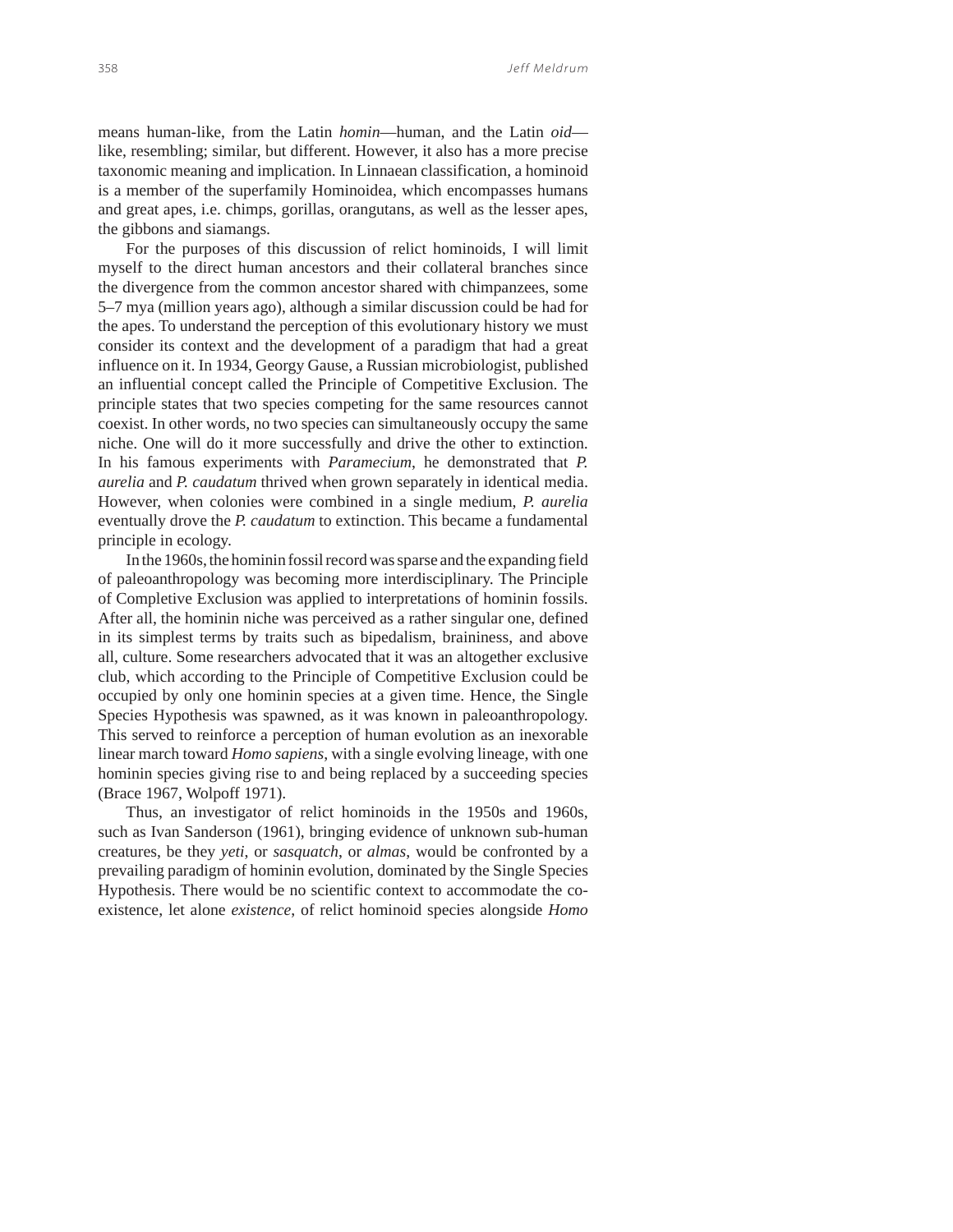

**Figure 1. An investigator proposing an empirical concept of relict hominoids (RH) is confronted by an anthropological and broader scientific community operating under a paradigm largely influenced by the Single Species Hypothesis, which provides no context for accommodating it.** 

*sapiens* (see Figure 1). The persistent influence of this mindset was apparent to me even decades later, when a reviewer rejected my abstract submission one year to the American Association of Physical Anthropologists annual meeting, on the basis that "the topic [of *sasquatch*] was not of general interest to the anthropological community." This assessment betrayed an attitude that had no rational justification then or now.

This linear exclusive-club concept of hominin evolution was challenged in the '70s by the recognition of at least two kinds of fossil australopithecines, either gracile or robust in their masticatory adaptations. Some rationalized this apparent exception to the competitive exclusion principle by pointing out that australopithecines were little more than bipedal "chimps" displaying little brain enlargement and certainly no tools, which "maketh the man" (Oakley 1959, Lewin & Foley 2004). Taxonomic diversity among this grade of contemporary species could be accommodated in these earliest of the hominins, but once a *Homo* grade was achieved, in particular *Homo erectus* (a.k.a. *H. ergaster* in Africa), then competitive exclusion was presumed to be in full force, and from then on the hominin niche was understood to be an exclusive club again (Washburn & Ciochon 1976).

This fallback position was itself undercut when Leakey and Walker (1976) provided unequivocal fossil evidence for the contemporaneous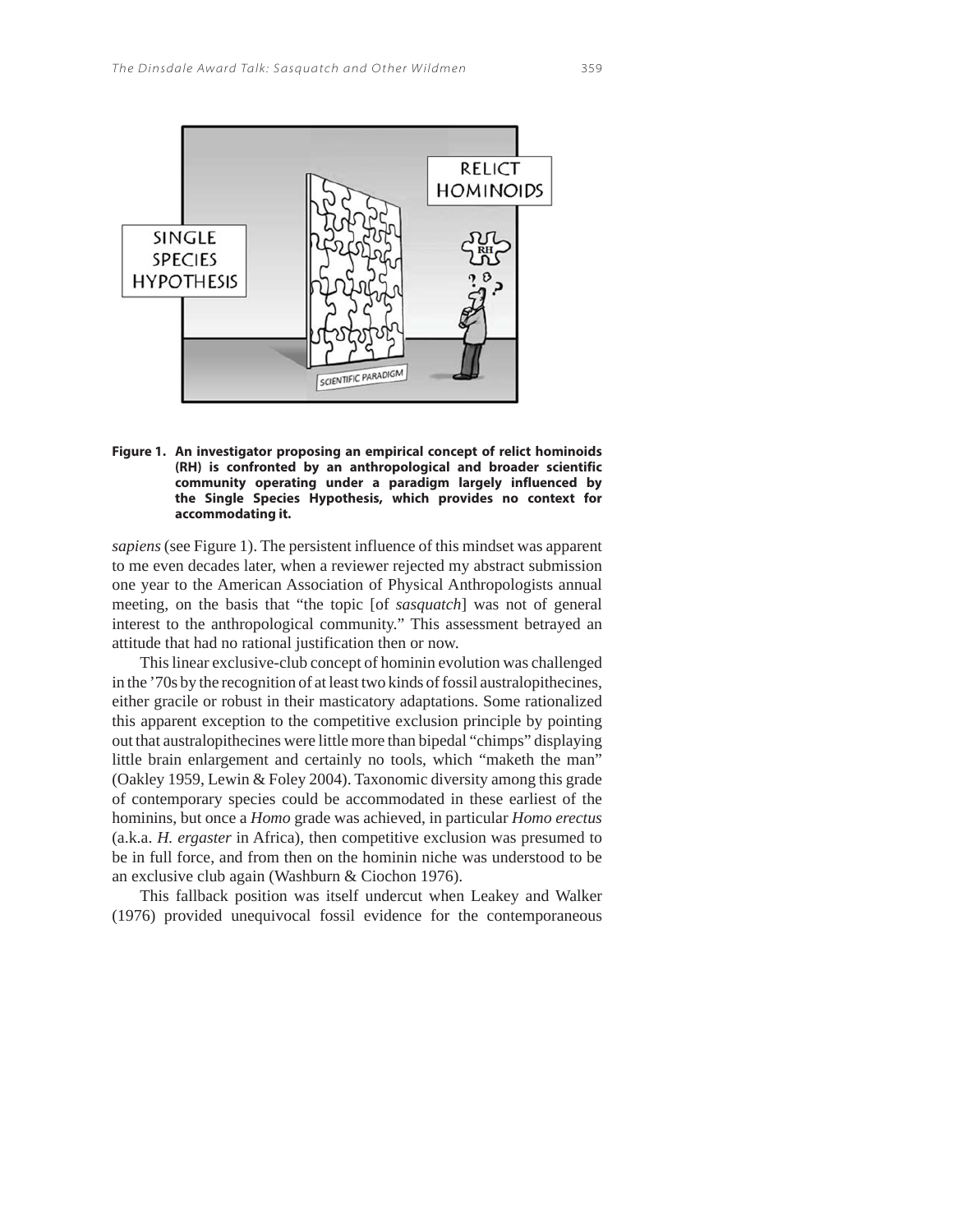existence of multiple species of *Homo,* as well as persistent forms of robust australopithecines coexisting in East Africa. Traveling across that landscape, 2 mya, one might encounter examples of *Homo ergaster, H. habilis, H. rudolfensis,* or *Paranthropus boisei*—at the very least—and quite likely additional varieties of hominins, yet to be uncovered. These species display the expected ecological reaction, short of extinction, in response to a sympatric competitor, i.e. niche partitioning, involving diet, micro-habitat divergence, and possibly also temporal differentiation of resource use (Winterhalder 1981). In other words, there was more than one way to be a hominin. Stephen J. Gould (1976) made a prediction in his popular column in *Natural History*, stating: "We know about three coexisting branches of the human bush. I will be surprised if twice as many more are not discovered before the end of the century."

The past four decades have indeed been punctuated repeatedly by the discovery of additional hominin species, far exceeding Gould's prediction. Today more than 25 species of hominin are recognized. No longer a linear array, or ladder, of succeeding hominin species, rather a veritable bush of radiating branches marks our extended family tree. And even this is almost certainly an underestimate. Conservative assessments now point to easily double or triple that number of species. There is little doubt remaining that the known fossil record grossly underestimates past hominin taxonomic and adaptive diversity. Throughout the past, the rule rather than the exception was multiple hominin species coexisting across the landscape.

Running parallel to this recognition of the contemporaneity of multiple hominin species throughout the past, is the realization through ongoing discoveries that a number of these lineages, the terminal branches of the bushy tree, have persisted until much more recently than previously recognized. Latest discoveries of Neanderthal sites in the Altai Mountains of Russia suggest an age as young as 10 kya (thousand years ago). That is less than half the youngest age previously recognized for Neanderthal fossils. A specimen of *Homo heidlbergensis* in China has been dated to 12–20 kya. *Homo floresiensis*, the diminutive hominin from Indonesia was initially dated to 13 kya, although that date has been revised to  $\sim$ 50 kya through more precise sedimentology of the cave deposits in which it was discovered (Brown et al. 2004). These discoveries confirm that we shared the landscape with other hominin species until only a few thousand years ago—or perhaps even into the present.

What may be an archaeological record of an encounter between modern humans and pre-sapiens hominins may have been found. Woodhouse (1979) documented and described a curious petroglyph in South Africa, left by the San Bushmen (Figure 2). It depicts a band of gracile bushmen wielding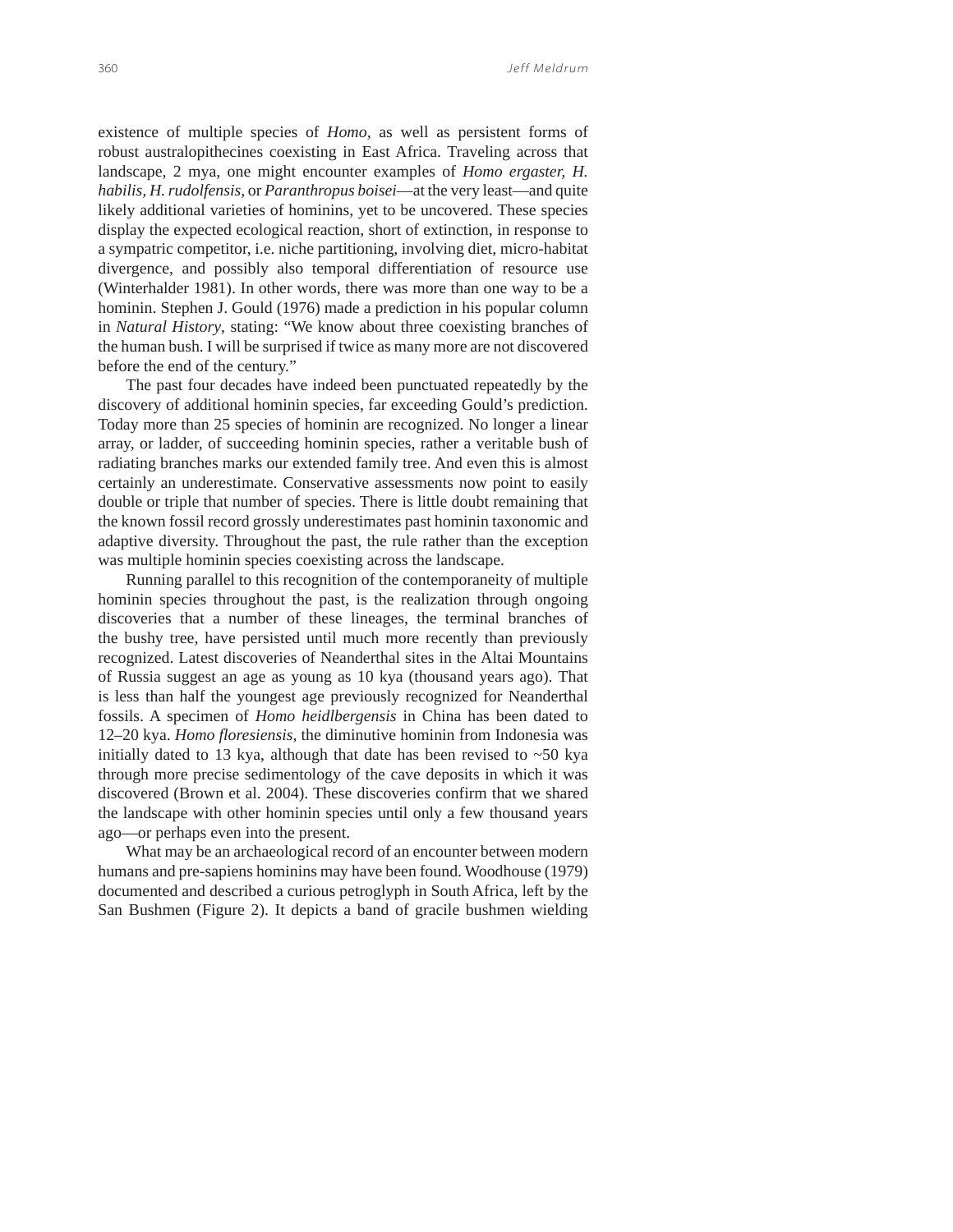

**Figure 2. A petroglyph attributed to the San Bushmen of South Africa, described by H. C. Woodhouse (1979) as depicting gracile bushmen wielding weapons confronting robust, perhaps hair-covered "men of the early race."**

weapons confronting a group of robust, possibly hair-covered, weaponless "men of the early race," in the words of the Bushmen's oral traditions.

Based on current understanding, a time-traveler to the Asian landscape of only 20 kya would potentially observe any of a half dozen hominin species coexisting. The implication of the recognized bushy hominin tree was a major theme developed in a *Nova* documentary series, *Becoming Human*. However, the final episode, which introduced modern humans, was titled "Last Human Standing: Many human species once shared the globe. Why do we alone remain?" Introductory remarks addressed the singular circumstance of *Homo sapiens*' solitary inheritance of the world. It seems the influence of the single species hypothesis persists, now transposed forward to our own species. Why would the present be the exception to the rule that has quite apparently prevailed throughout hominin history? Interestingly, the producers' explanation for this situation echoed the now defunct pronouncement of Washburn and Ciochon (1976) on the supremacy of *Homo erectus* (*H. ergaster*) over the primitive australopithecines, by suggesting that in this case, *Homo sapiens* were so successful that all other hominins were eliminated from the scene. This explanation may prove as unfounded as it was demonstrated to have been for *Homo erectus* a quarter century earlier. What was not discussed, or even considered, was the logical alternative—the potential of extant relict hominoids.

One indication of the beginnings of a shift in this paradigm came in the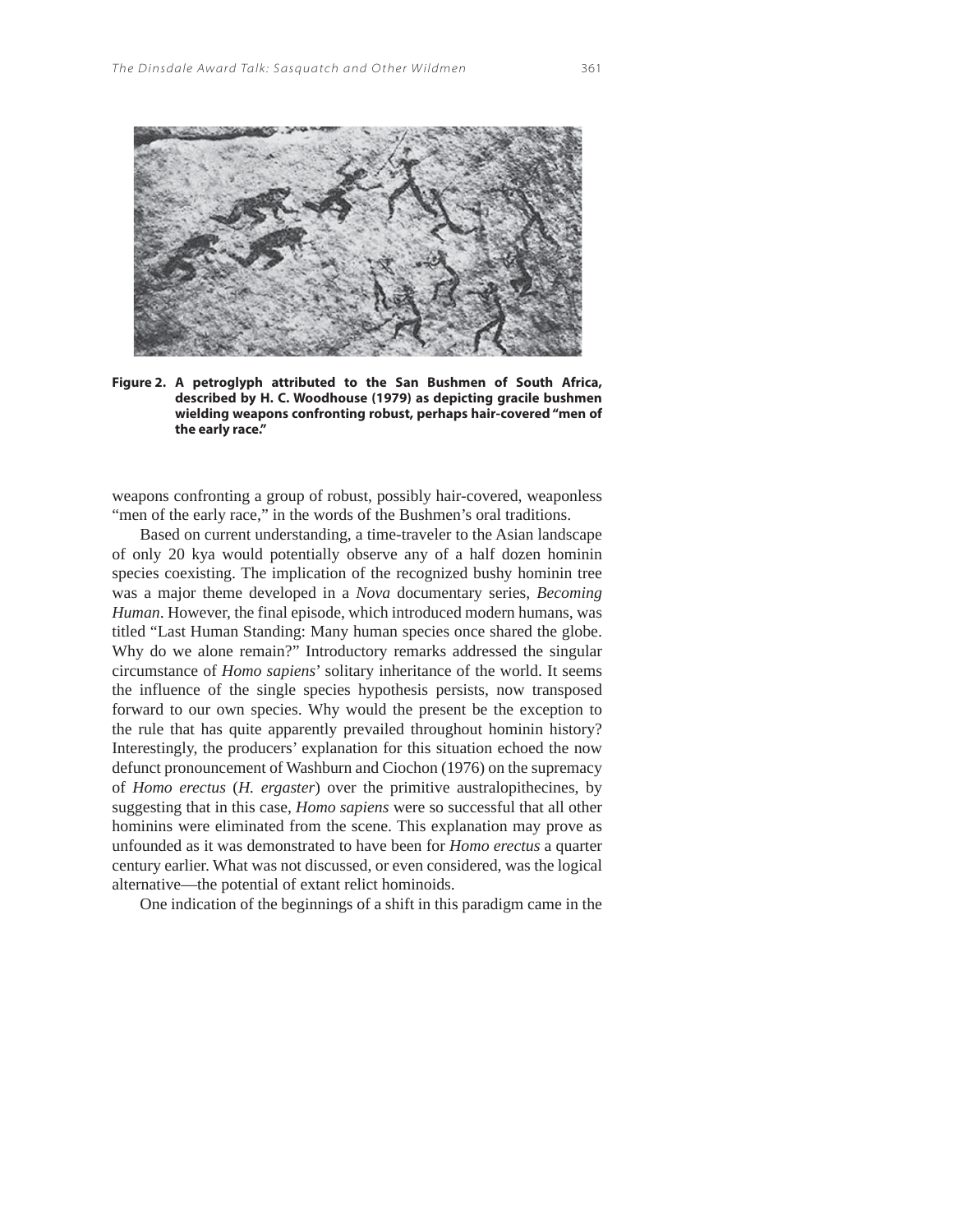

**Figure 3. An investigator proposing a concept of relict hominoids (RH) confronts a shifting paradigm, revised by ongoing discoveries, which provide a theoretical framework to accommodate the possibility of persistent species of pre-modern hominoids.**

form of a cover story in the March 2012 issue of *New Scientist* magazine. The cover read—*Human Evolution: The Ten Biggest Questions*. Many of these dealt with questions surrounding those adaptations that have long been thought to set the hominin niche apart—i.e. bipedalism, intelligence, language, technology, etc. However, question #9 was—*Are other hominins alive today?* That the question of relict hominoid survival into the present would be ranked among this selection of puzzling matters deemed central to current anthropological research is a significant acknowledgement (Meldrum 2012). It signals that the growing awareness of the complexity of hominin phylogeny has raised serious consideration of the possibility that pre-modern hominins, and perhaps some more distant hominoids, may still persist.

Now our investigator encounters a shifting expanded paradigm, which due to additional data reveals a context for this concept of relict hominoids. A theoretical framework we might refer to as the "Persistent Multi-species Hypothesis," accommodates the proposition that lingering populations of relict species could exist alongside *Homo sapiens* into the present (see Figure 3). Indeed, with the past as our pattern, we should be anticipating their discovery.

Recognizing the necessity of a change of venue, a shift in perceptions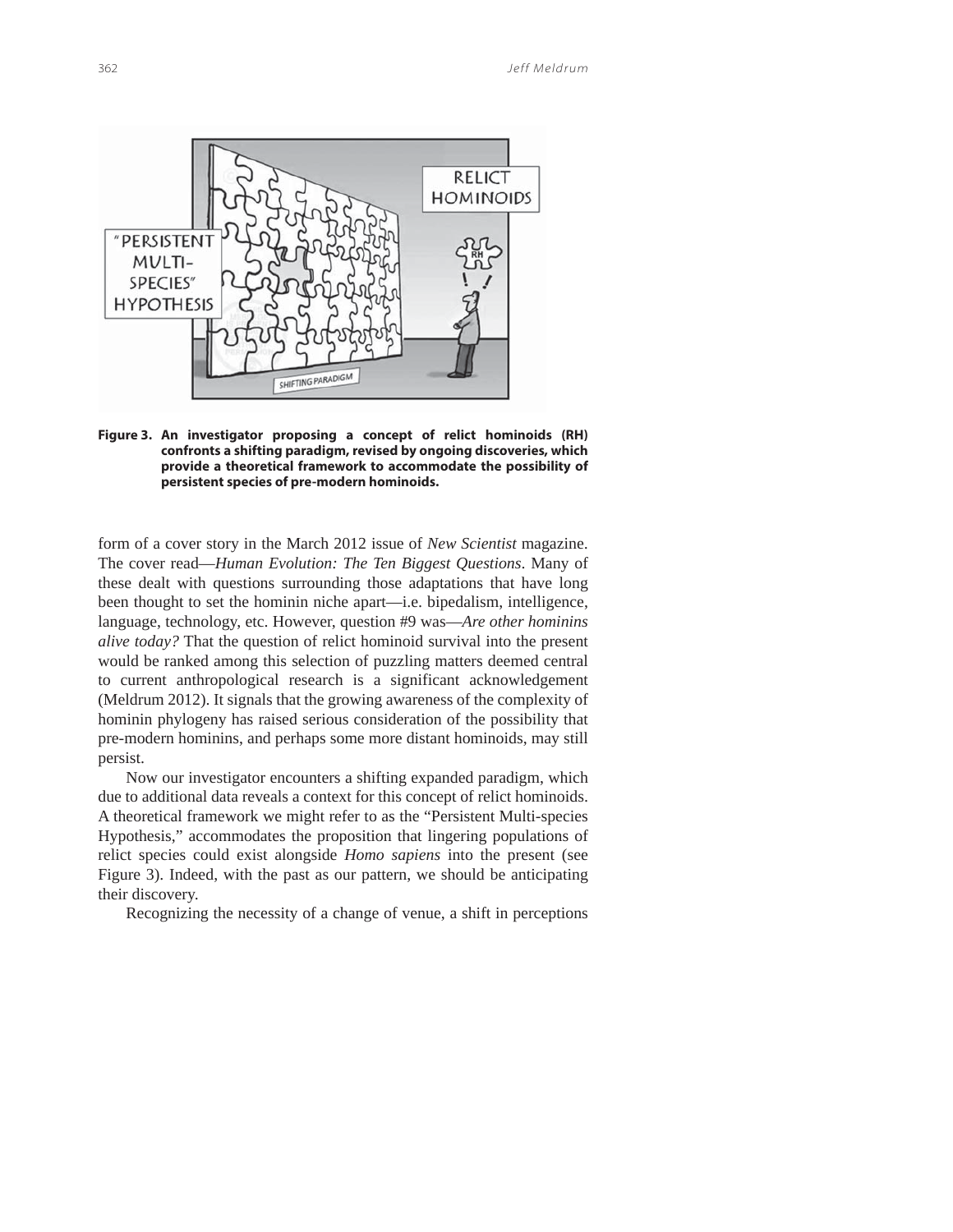of the context of this phenomenon, Sanderson (1961) anticipated a time when that would occur:

Our term 'ABSM' [acronym for abominable snowmen, referring to all unknown relict hominoids] really means hominid, other than known kinds of modern man; no more and no less; and it is my firm belief that in due course, the whole business will be lifted clean out of the 'mystery class' and simply become a part of physical anthropology.

 An event that should have driven this point home was the announcement of the discovery of *Homo floresiensis*, the so-called "Hobbit," and the acknowledgement by its discoverers that such hominins might have survived into historical times, if not even to the present. This was a major development for those investigating the possibility of relict hominoids (Meldrum 2004b). It was not wholly lost on others, such as Chris Stringer, paleoanthropologist at the British Museum of Natural History, who in a statement to *Nature* said, "One of the first things I thought of, on learning about the Flores skeleton, was a possible parallel with the *orang pendek*" (Gee 2004). The name *orang pendek* refers to diminutive relict hominoids alleged to survive on the island of Sumatra, known by other names throughout Southeast Asia (Forth 2008). He was not only fully aware of the matter of the *orang pendek*, but also immediately recognized the implications of the recent dates of fossils of a hominin quite similar to descriptions of this potential relict hominoid.

Henry Gee (2004) noted on the pages of *Nature* that

The discovery that Homo floresiensis survived until so very recently, in geological terms, makes it more likely that stories of other mythical, human-like creatures such as yetis are founded on grains of truth.

He further acknowledged the possibility that the diversity of hominins was always high, has remained high until very recently, and might not be entirely extinguished. This was a notable acknowledgement in what many consider a flagship scientific journal, reflecting a changing attitude toward the possibility of relict hominoids, although one generally not so openly displayed.

On Flores, the indigenous population, the Nage, refer to a diminutive hairy hominoid similar to Sumatra's *orang pendek*, which they call the *ebu gogo*. Since hearing accounts of the *ebu gogo*, geochronologist Bert Roberts also thinks it possible that *Homo floresiensis* still stalks the mountain forests of Flores (Forth 2005a). Gregory Forth, who has studied the Nage folklore for more than 20 years, agrees. He noted that "the *ebu gogo* may be grounded in some empirical, even hominological reality" (Forth 2005b).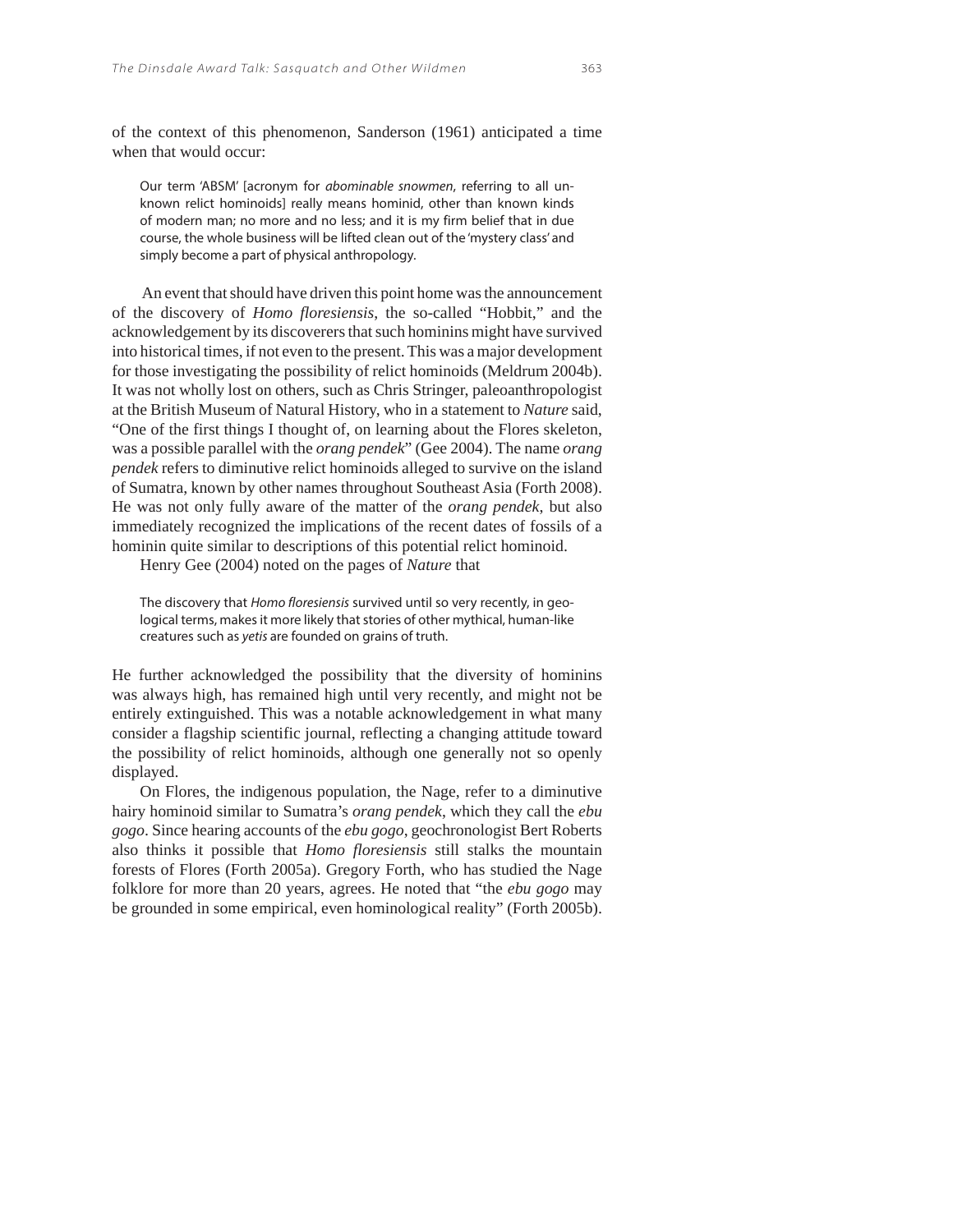### He continued:

As amazing as it may seem, the speculation that something corresponding to Homo floresiensis could still be alive, or at least lived so recently to have made an imprint on local memory, is one that I believe can reasonably be taken as a point of departure for further anthropological, including enthnographic, investigation.

 I said earlier that this astounding discovery *should have* driven the point home, but when discussing the impact and reception of Forth's publications and pronouncements, he acknowledged that there had been very little, if any, reaction. He was met largely with silence at the suggestion that the search for relict hominoids was a worthwhile endeavor. Even published reviews of his book focused exclusively on the ethnographic aspects, while omitting any commentary on the central premise of a potential "empirical species" of persisting wildman, as proposed by Forth (2008).

We have addressed the role of perception and context in evaluating a novel idea, but of course there must of necessity be more. There must be something substantial to place within the revised framework. There must be substantive evidence to lend weight to the hypotheses, and to counter the critics' various aspersions. I was once confronted by a colleague, who declared, "After all, these are *just* stories." My response: "Stories that apparently leave tracks, shed hair, void scat, vocalize, throw rocks, are observed and described by reliable experienced witnesses. Hardly *just* stories." Others mock the notion as "pseudoscience," but fail to persuasively explain their justification for that label, let alone account for the evidence at hand. Then there is the now popularized statement by Michael Shermer (2003), which eventually became the basis of a column in *Scientific American*—"The science starts once you have a body." On the contrary, most investigators would contend that the science starts once you have a question and observations. Each of these detractions begs the question of substance that motivates investigation, and instead either offhandedly dismisses all evidence, or demands conclusive proof up front, a priori. That is hardly the method or process of explorative science.

So what is the substance at hand that lends weight to the premise of the possible existence of relict hominoids? Given my research expertise into the evolution of hominin locomotion, especially the adaptations of the bipedal foot, my attentions have focused on the footprint evidence, for *sasquatch* in particular, but also other potential relict hominoids around the world. The footprints constitute the most prolific body of data that permits repeatable objective evaluation. They, the footprints, exist. I have amassed more than 300 specimens of footprint casts, as well as hundreds more photographs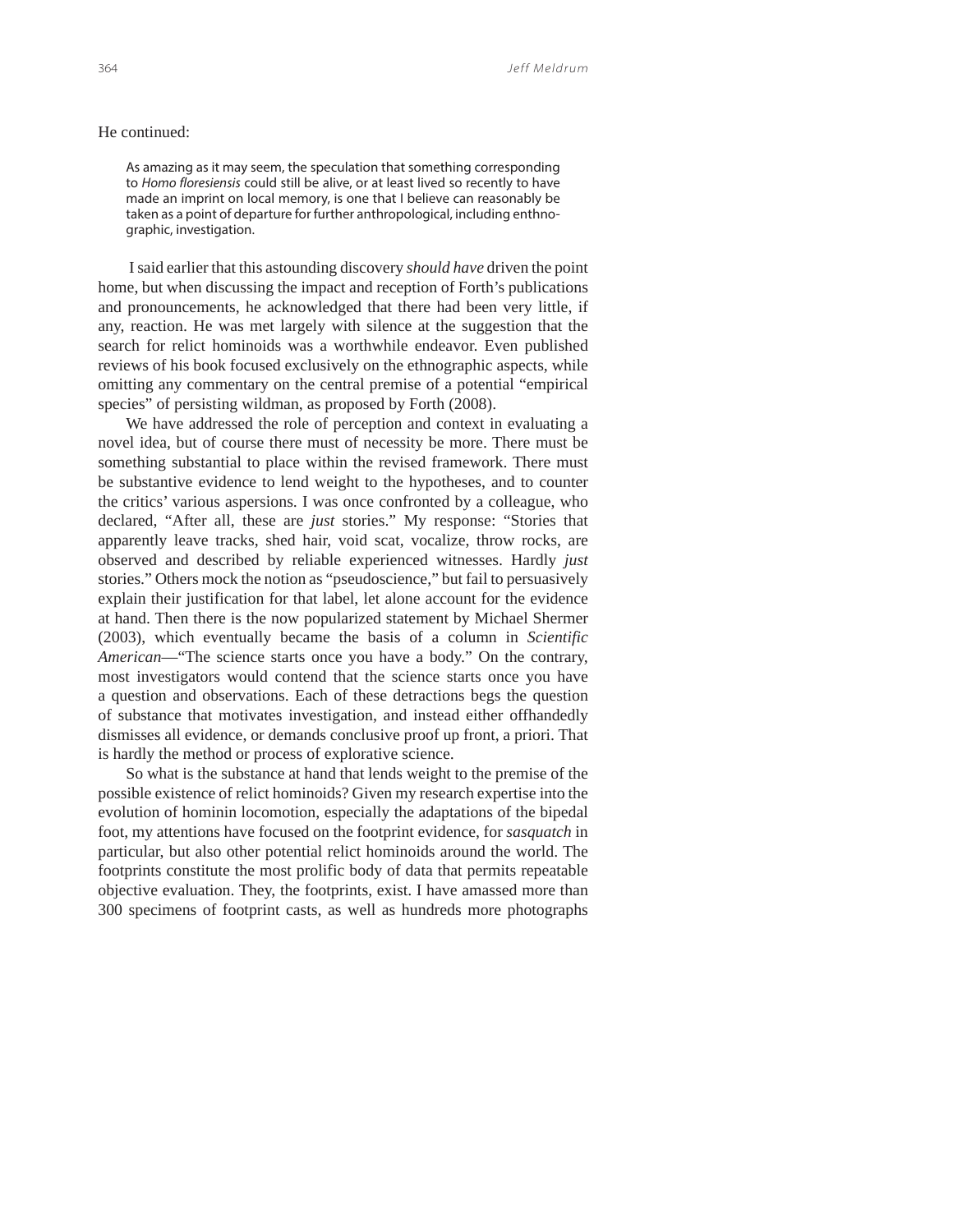

**Figure 4. Photograph taken by Lyle Laverty at the Bluff Creek, California, site of the Patterson-Gimlin film of a 37-cm footprint displaying a pronounced midtarsal pressure ridge. Inset illustrates a series of stills of a 3D scan of a cast made by Bob Titmus of the accompanying footprint.** 

of footprints. The analyses of these have been the subject of a number of publications and public and professional presentations. I am in the process of archiving these data in digital form, as 3D scan files in the case of the casts. This will make these data available to any interested investigator.

It would seem a reasonably straightforward proposition to evaluate this trace evidence. But the discovery and excavation of the fossilized Laetoli hominid footprints in the late '70s revealed a dearth of comparative data and acumen within anthropological circles for interpreting footprints. Although advances have been made, the implications of the *sasquatch* footprint evidence have remained largely unappreciated or, at least, underappreciated. Curiously, such is often not the case when I interact with clinical practitioners, e.g., podiatrists and orthopedists, as when I made an invited presentation at the Massachusetts General Hospital in 2012. Likewise, forensic investigators and wildlife trackers are generally more open-minded on the subject and appreciative of the impact of the footprint evidence, specifically, than is the anthropological community at large.

One of the best-documented and thoroughly examined trackway is that associated with the notorious Patterson-Gimlin film, taken at Bluff Creek, California, in 1967. The controversial 60-second film clip approaches its 50<sup>th</sup> anniversary and continues to evoke discussion and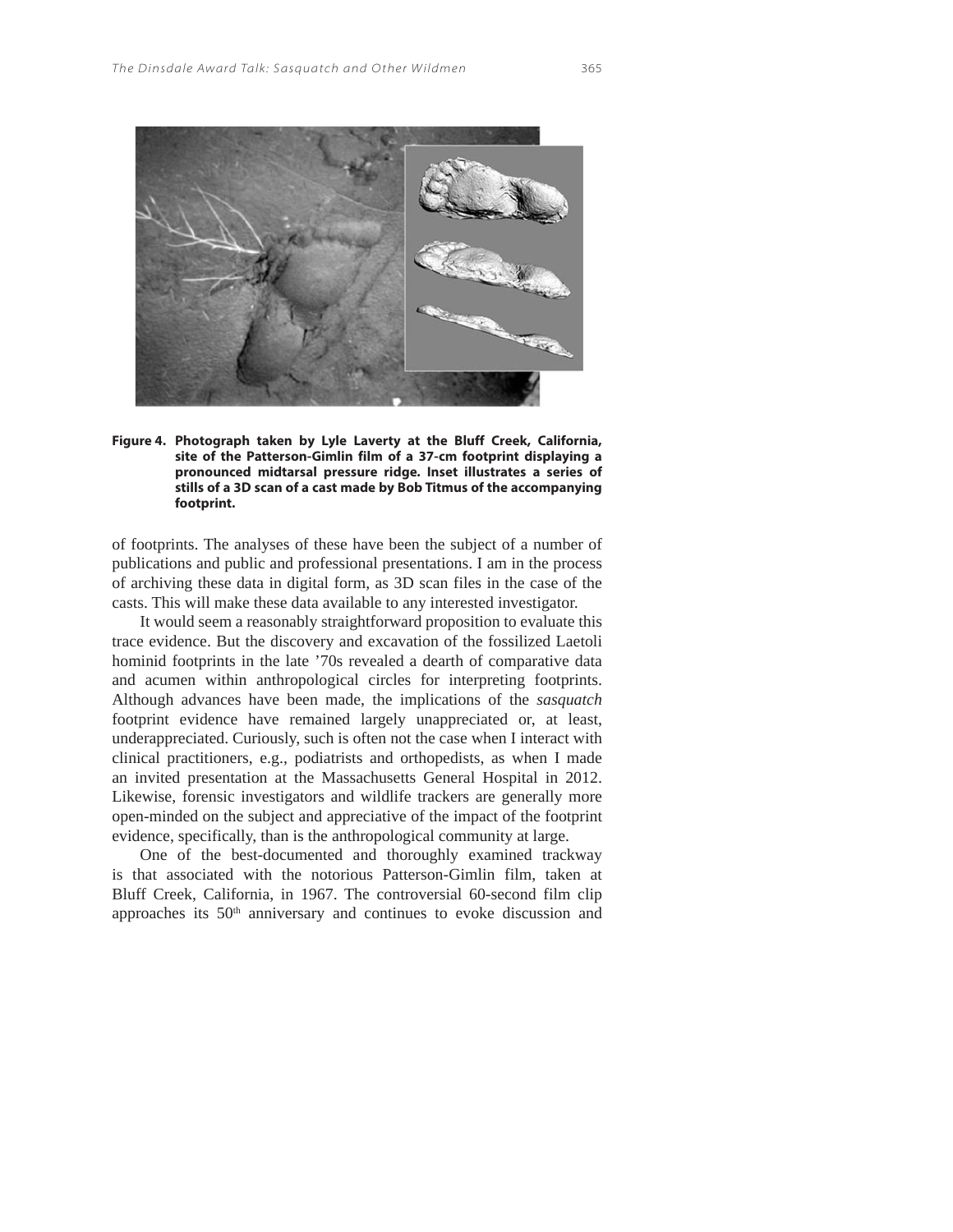debate as to its authenticity and ramifications, but has withstood concerted efforts to falsify it. The associated footprints were examined, filmed, photographed, and cast by multiple witnesses. The casts form the basis of the ichnotaxon *Anthropoidipes ameriborealis* (Meldrum 2007), namely the "North American ape foot." Ichnotaxonomy is a Linnaean system of classifying tracks and traces generally of as-yet-unknown extinct animals. In this instance, the living trackmaker is unknown, i.e. unrecognized or unacknowledged, but not extinct. The nomen applies to the tracks, not the trackmaker, and a description and diagnosis establishes the distinctions of these tracks from those of other species (Meldrum 2007).

One particular footprint in the trackway at the P-G film site, photographed by then U.S. Forest Service timber cruiser Lyle Laverty, and subsequently cast by investigator Bob Titmus, would prove to be pivotal in interpreting the distinctions in morphology of the *sasquatch* foot. This very distinct footprint captured the dynamic trace of a flat, flexible, bipedal foot resulting in this instance in a midfoot pressure ridge (Figure 4). More on that to follow.

In 1996, I had occasion to personally examine a line of very fresh, 38 cm hominoid tracks in the foothills of the Blue Mountains outside Walla Walla, Washington (Meldrum 1999, Murphy 2010:153–160). Several of these footprints exhibited evidence of midfoot flexibility, producing either distinct pressure ridges bearing remarkable resemblance to the Titmus cast from the P-G film site, or in one instance of very wet mud, an extrusion feature at the midfoot. The implications of this correlation, corroborated through numerous additional documented footprint examples, provided insight into the functional morphology of the *sasquatch* foot (Meldrum 2004a, 2010).

*Sasquatch* footprints indicate that its foot is not merely an enlarged facsimile of a human foot. The human foot is generally characterized by a relatively rigid longitudinal arch. This arch is a fairly recent evolutionary innovation associated with the gracilization of the human skeleton and adaptations for endurance walking and running (Hilton & Meldrum 2004). It derives from a primitive foot pattern marked by a larger range of flexion and rotation at the midtarsal joint. This midfoot mobility is integral to the ape's grasp-climbing adaptation, where the prehensile vs. propulsive functions of the foot are coordinated. When walking on the ground, this flexion of the ape's midfoot is called the "midtarsal break." This denotes a "break" in the sense of an axis of flexion, not as some form of damage or dysfunction. On the contrary, this flat, flexible foot morphology provides a biomechanically sound and effective adaptation for a massive terrestrial bipedal primate to negotiate steep, uneven terrain in mountainous forests.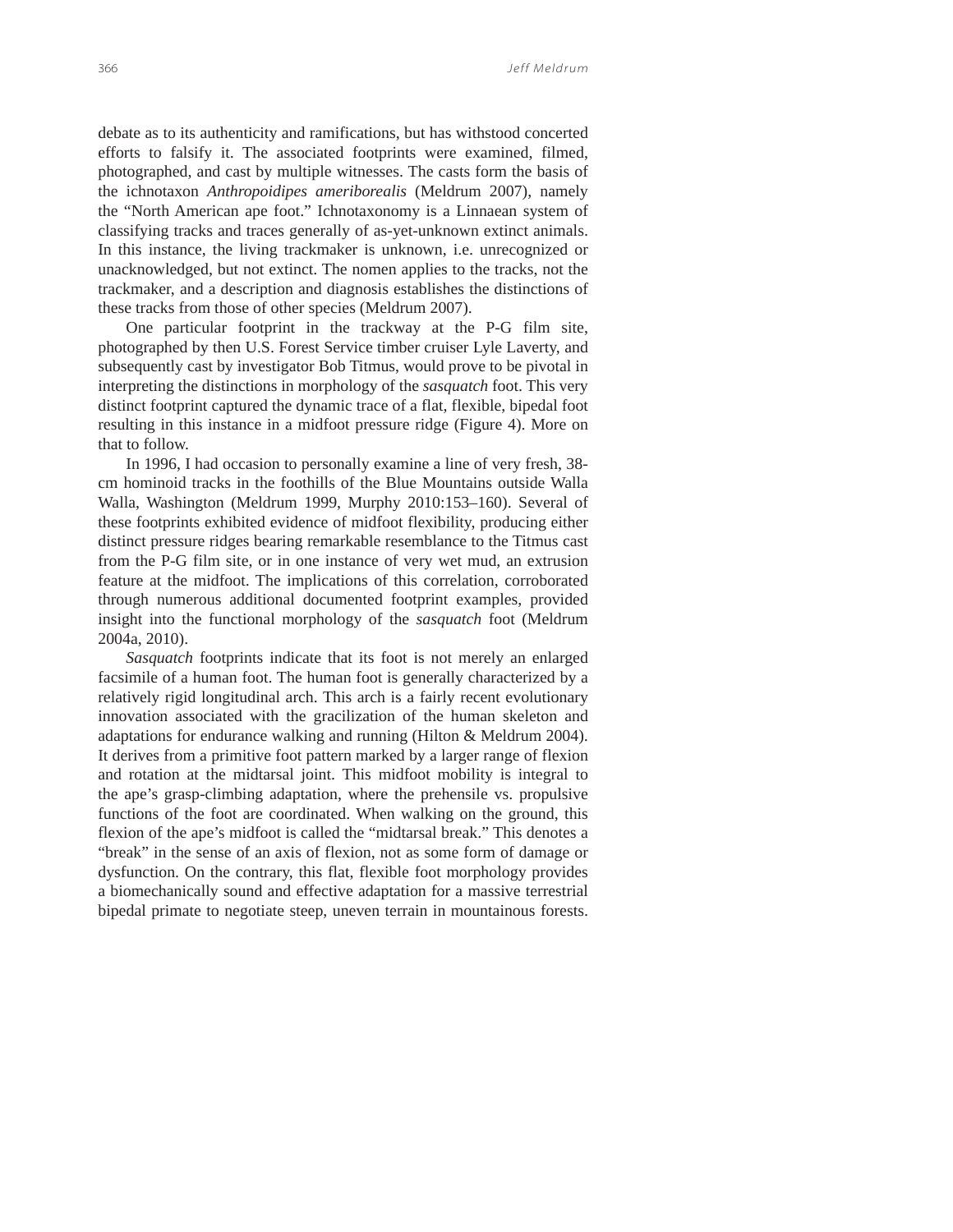

**Figure 5. Independently collected footprint casts exhibiting similar midtarsal pressure ridges, marked by a double convexity just distal to the ridge (Note the dates; see text for discussion).**

In contrast, the human foot has evolved along a very different path—one that took our recent ancestors into more open flat terrain, where distance running and walking were the activities selecting for a lighter skeleton and a more rigid foot platform. The arched foot and shortened heel of the modern human foot lend advantage to running behaviors (Meldrum & Hilton 2004).

This action of the *sasquatch* foot, as it correlates to these distinctive footprints, is evident and observable in the Patterson-Gimlin film subject. The elevation of the heel, while flexed at the midfoot, concentrates pressure beneath the forefoot. Under appropriate conditions of gait and substrate, this may occasionally produce the distinctive pressure ridge evident in the Titmus cast and other examples (Meldrum 2007). The observable subtleties of correlated form and function within a distinct biomechanical context make this film and associated footprints render the cliché adage "Oh, that's *just* a man in a fur suit" rather vacuous.

This interpretive model of the *sasquatch* foot function received dramatic corroboration during a visit to China's Shennongjia Nature Reserve, in Hubei province. It was there that in 1995, a park ranger, Mr. Yuan Yuhao, claimed to have witnessed an upright, hair-covered hominoid, a *yeren* (Chinese—*wildman*) while patrolling within the park (Meldrum & Zhou 2012). He was climbing a slope near the head of a valley at an elevation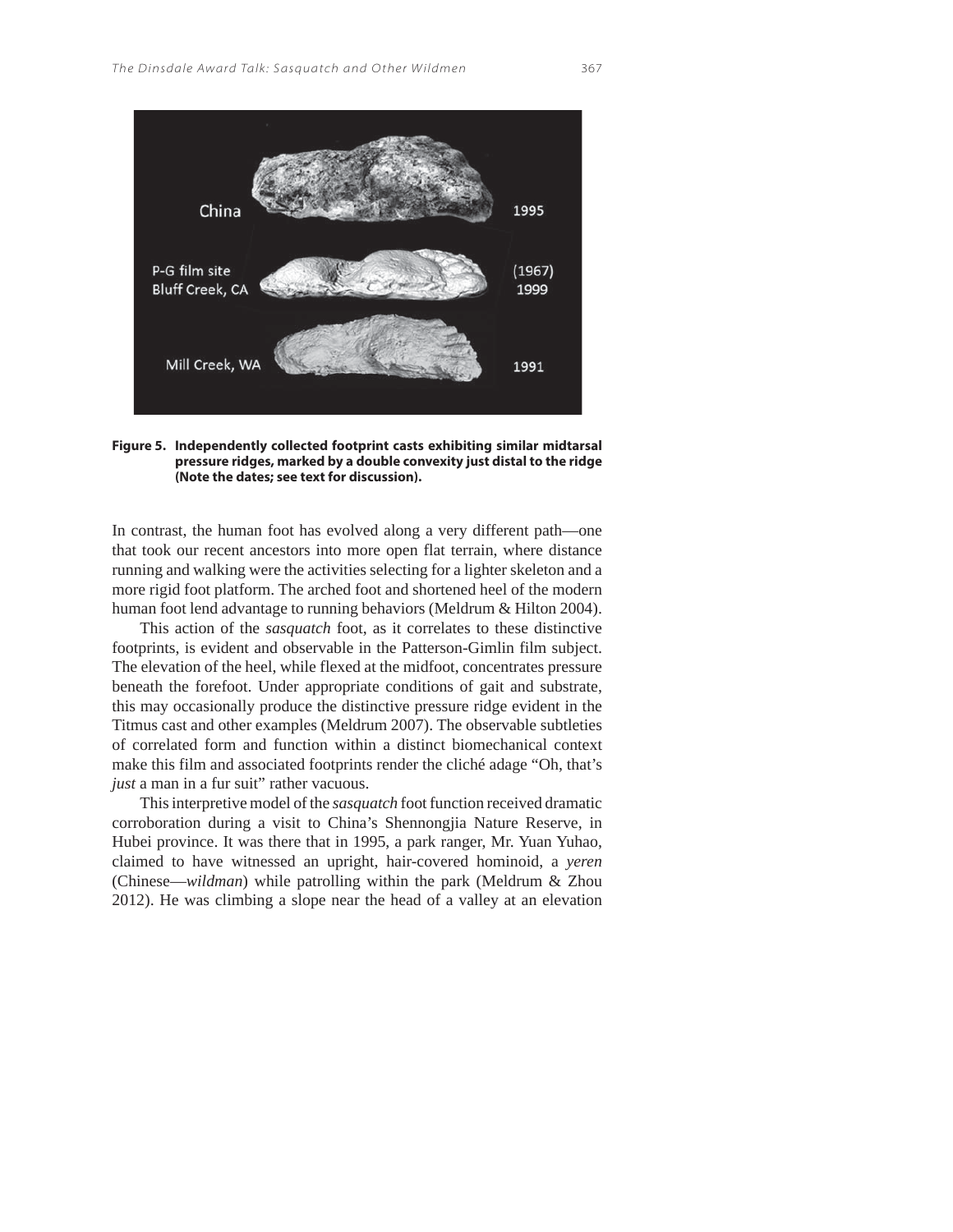of approximately 2100 m. The site, which I inspected, is a mosaic of fir forest and sedge meadows, not unlike the Rocky Mountain habitat I am so familiar with. Yuan observed the *yeren* through binoculars at a distance of approximately 500 m. It was covered in reddish brown hair, reclining, and sunning itself on the exposed facing slope. When Yuan called out to it, it returned his gaze. Instead of the expected snout and prick ears atop its head, he described a flat face. Furthermore, it arose and walked away bipedally into the nearby tree line. Yuan estimated its height at 2.3 m. He subsequently tracked the creature and cast a clear pair of its footprints on the banks of a spring.

The casts measure approximately 38 cm in length, 16.5 cm across the forefoot, and 10 cm across the heel. A distinct midtarsal pressure ridge indicates a significant degree of flexibility in the midfoot (Figure 5, top). Presumably the right and left footprints were left as the *yeren* squatted beside the spring to drink. This action apparently elevated the hindfoot, concentrating pressure beneath the forefoot distal to the transverse tarsal joint. The plasticity of the moist bare soil resulted in a pressure ridge proximal to the transverse tarsal joint. The deepest points on the cast lie just distal to the pressure ridge, apparently beneath the talonavicular joint medially, and to a lesser degree beneath the cuboid laterally. These two points of concentrated plantar pressure lend a distinctive appearance to the proximal edge of the forefoot ahead of the transverse pressure ridge. The margin is marked by a double convexity. In all distinguishing characteristics the casts resemble those of North American *sasquatch* footprints, especially those recovered at the Patterson-Gimlin film site. This resemblance not only substantiates the model of foot form and function, but indicates a circum-Pacific distribution to this form of relict hominoid, with its likely origin in Asia (Meldrum 2006).

Another example to further demonstrate this remarkable consistency of foot form and function comes again from the Blue Mountains of southeastern Washington State. This example was cast by Paul Freeman on January 14, 1991, along Mill Creek, outside Walla Walla, Washington. The tracks measured nearly 35 cm in length by 13 cm across the ball. The step length ranged from 1.0 to 1.2 m and the trackway was followed for more than two miles. Not only does the cast exhibit the distinctive pressure ridge in the appropriate position and orientation, but the double-convexity formed by the joints of the transverse tarsal joint is evident as well (Figure 5, bottom).

Now here is the remarkable aspect to all this. Although the Titmus cast was gotten in 1967, to my knowledge only a single screened black and white photo of it, depicted among a number of other casts in Titmus' growing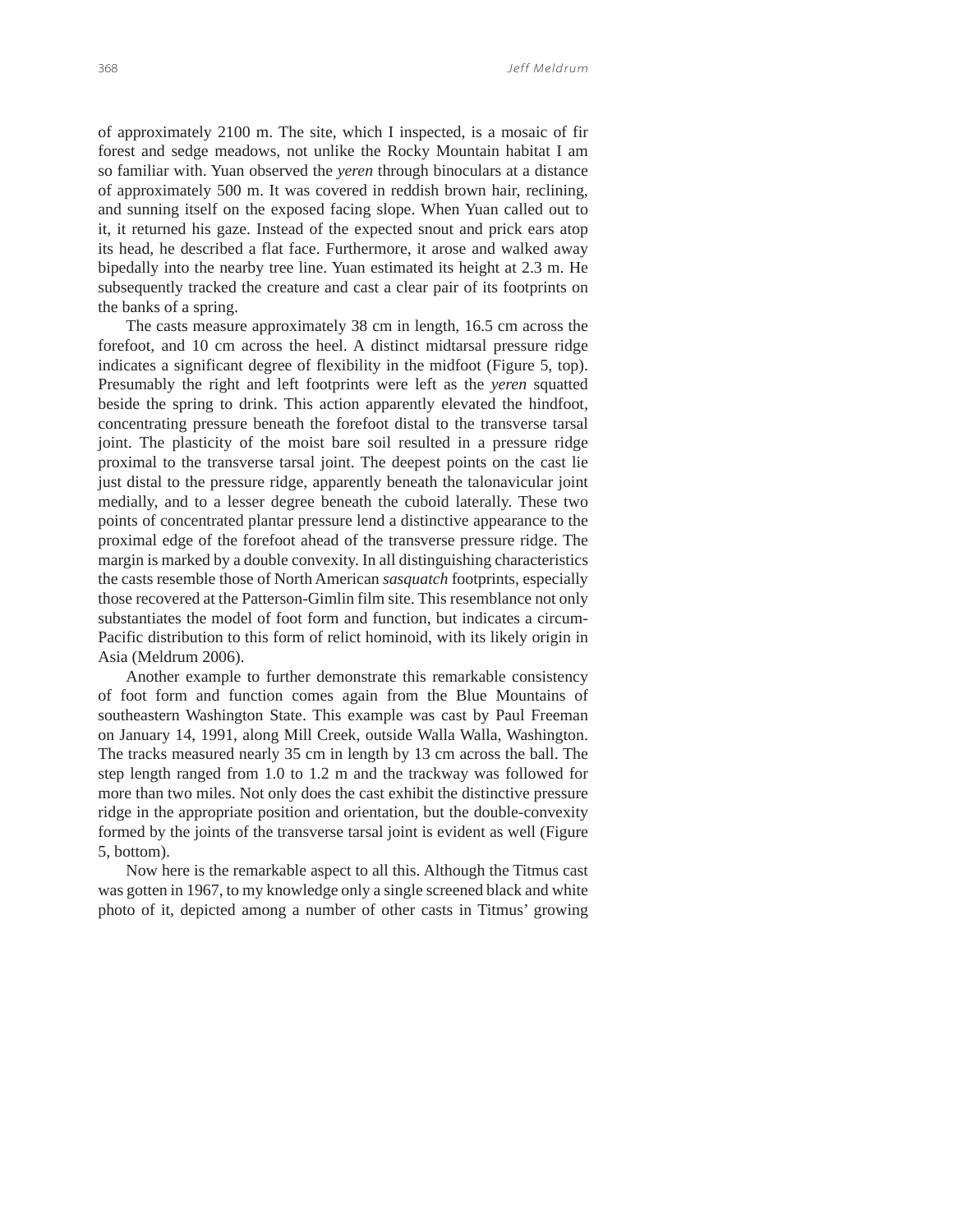collection, was ever published, and that initially in 1973 (Green 1973:32). The first replica and analysis of that cast was published by me in 1999, after Titmus' death. A photo of the footprint itself, depicted in Figure 4, taken by Lyle Laverty, was published in 1978 (Green 1978:122), but no previous investigator had identified or drawn attention to the midfoot pressure ridge, let alone interpreted or discussed its significance for *sasquatch* foot function. Mr. Yuan had discovered and cast his footprint pair in 1995, with no knowledge of the North American *sasquatch* phenomenon, let alone details of alleged footprints. The Mill Creek cast was documented in 1991. To these could be added the tracks I cast near Walla Walla in February 1996 (Meldrum 2004a). How could these independent examples, separated by nearly three decades and half-a-world apart coincidently share these sound and significant subtleties of anatomy and functional morphology? Simply a convergent happenstance of unrelated hoaxed footprints? I think not.

Another remarkable example recently came to my attention. One of the first questions I asked myself when initially undertaking a systematic survey of the footprint evidence, was to determine if there were examples of repeated appearance of particular individuals. It stood to reason that if these creatures were as rare as I suspected, then should tracks be found in a given region over time, and the likelihood of them originating from a particular individual should be high. These could be recognized based on size, shape, and proportions of the foot, configuration of the toes, or other distinguishing features. So I was on the lookout for examples of footprint casts that could be attributed to a particular individual with some confidence. There were two very clear examples of footprint casts from the Walla Walla, Washington, region that at first glance seemed distinct from one another: One had what seemed to be a somewhat "arched" foot with toes disposed rather squarely across the distal end of the foot; the other was quite flat with toes lying along a rather inclined toe row. But the feet were very similar in size and proportion and the toes were otherwise similar, especially the distinctive big toes of both, which were similarly pronounced with a characteristic pad shape, among other details. Recalling that the very flexible foot of a chimp, for example, can be flat in one step, but display a raised medial margin of the foot (not equivalent to a fixed longitudinal arch), I wondered about this pair. What if I assumed that these casts did come from the same foot and considered them with the toes aligned, rather than the footprints aligned along generalized long-axis of the footprint (Figure 6, left). With the toes aligned, the margins of the forefeet segments likewise came into alignment and the only divergence was in the respective angles of the heel segments (Figure 6, right).

Movements about the transverse tarsal joint are not just a simple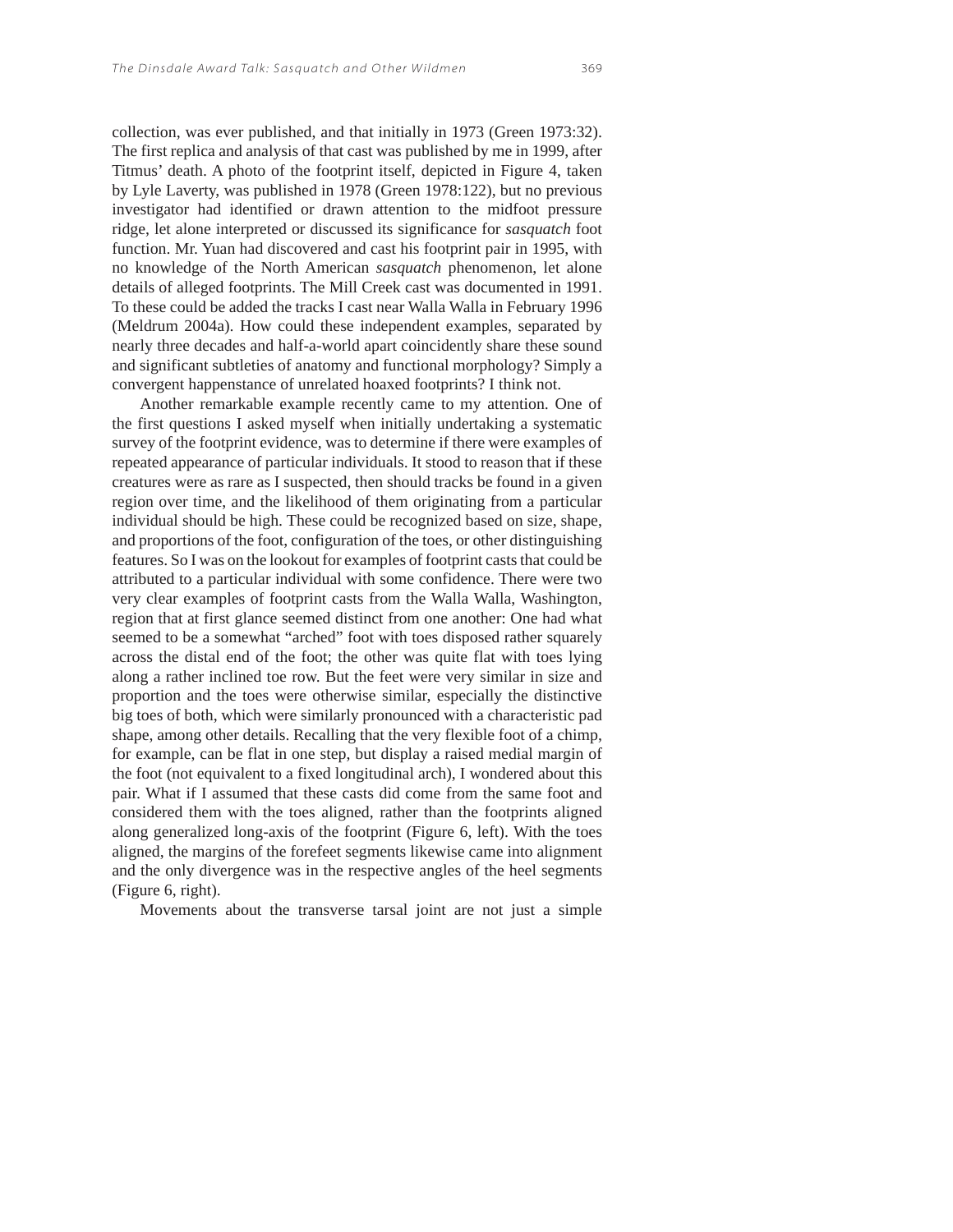

**Figure 6. Two independently collected footprint casts (38-cm long) from the Walla Walla, Washington, region, which appear to be from the same individual. The cast on the left exhibits a position of foot pronation, while that on the right exhibits foot supination. Alignment of the toe row and forefoot contrasts the respective angle of the hindfoot, illustrating the mobility of the transverse tarsal joint.** 

hinge action, but also describe a twisting action between the forefoot and hindfoot, and may also involve adjacent joints, such as the subtalar joint, and tarsometarsal joints. This coordinated twisting/flexing action can raise the medial border of the foot and increase the angle between the forefoot and hindfoot—i.e. supination. Alternately, it can flatten the foot and lessen the angle between the forefoot and hindfoot—i.e. pronation. These actions are present in the human foot, but to a lesser degree due to the limited range of motion in the joints involved in the relatively fixed longitudinal arch. The intersection of the axes of the forefoot and hindfoot segments in the representative *sasquatch* track falls at the inferred position of the transverse tarsal joint, in agreement with examples of midtarsal pressure ridges previously discussed. The two casts in question here were documented independently, by two different investigators, at different locations within the region, separated by nearly two years. What are the odds that such subtleties of footprint anatomy, correlated with intricacies of foot function, could have been so accurately incorporated into these separate and distinct tracks by two independent investigators with no pertinent knowledge or training, let alone the skill to fabricate such a contrasting, yet correlated pair of footprints?

The off-handed dismissal or overt omission of the footprint evidence is all too prevalent in the aforementioned skeptical works. For example,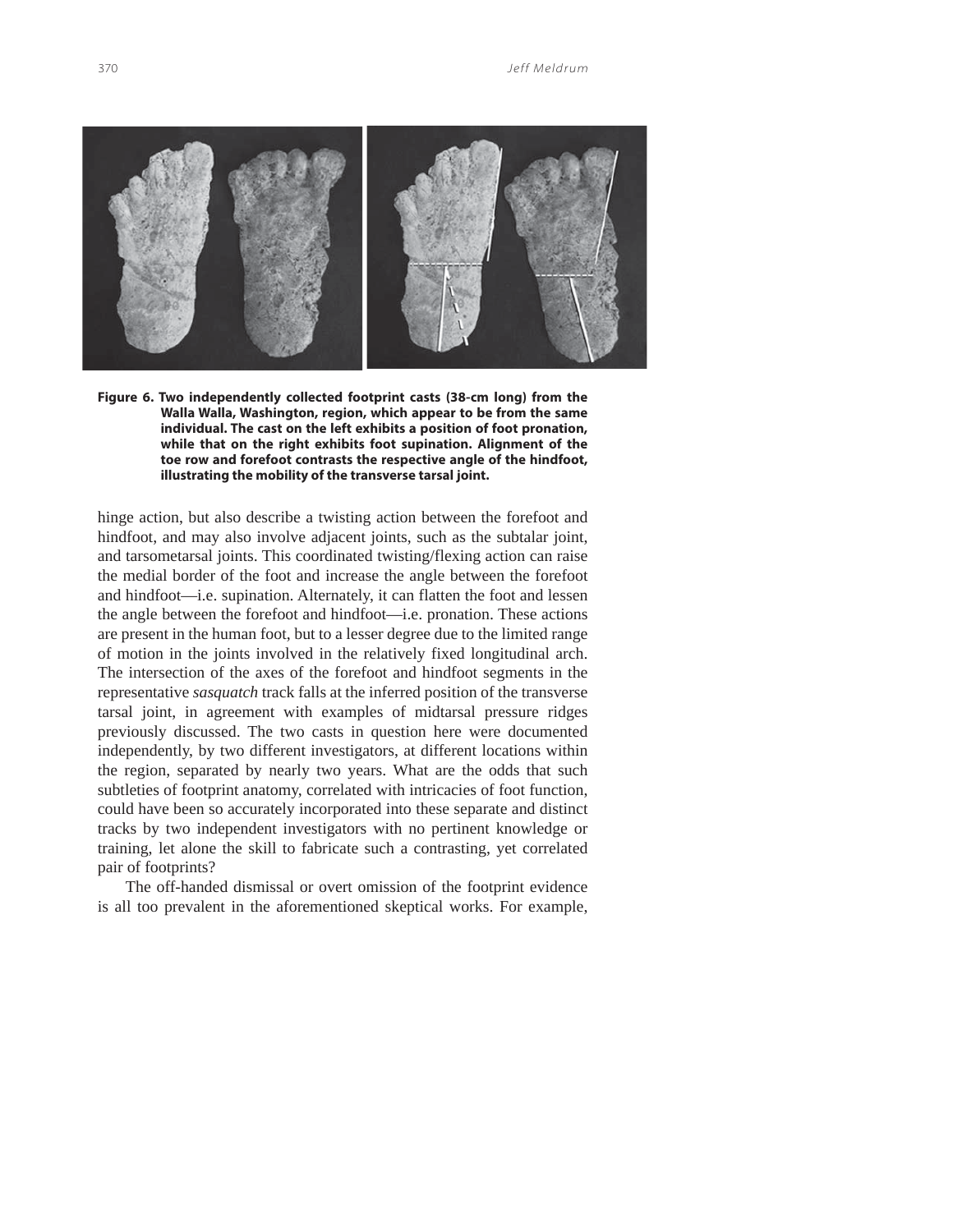the latest by Loxton and Prothero (2013) essentially takes the skeptical approach that since these creatures couldn't exist, then all footprint evidence is either hoaxed or misidentified, and proceeds to selectively focus on those examples they feel best make that assumed point. Their prejudicial approach is betrayed by the total lack of consideration of my extensive publication record and presentations on the *sasquatch* footprint evidence. Instead they cite anthropologist and fellow skeptic David Daegling (whom they inaccurately identify as an expert in primate locomotion), asserting that the underlying skeletal anatomy of the foot cannot be inferred with any degree of confidence from a footprint, and that investigation has shown that footprints are not good indicators of underlying anatomy (Daegling 2004). The assertion is baseless and curiously ignorant of the data and clinical practice. Similarly, McLeod (2009) in *Anatomy of the Beast* betrays a lack of discernment of the significance of the footprint evidence. When confronted with footprint casts, he quips: "To me they looked like clown feet, squared off at the toes, with no arch" (p. 12). An honest assessment, made by one oblivious to the very anatomical distinctions that lend credibility to the casts as the trace of a distinctly adapted hominoid. He characterizes the late Dr. Grover Krantz's lucid and thorough treatment of the footprint evidence as a "bewildering jumble" while disparaging the late professor as "one gone absolutely mad over hominid footprints" (p. 74), while again omitting any reference of my published discussions of footprints evidence.

To the contrary, Krantz, as I, recognized the significance of the footprint evidence for the question of *sasquatch* existence (Krantz 1992, Meldrum 2006). Even in the absence of a type specimen, the morphology and function of the *sasquatch* foot as inferred from the footprint record, both here and abroad, attest to the existence of this relict hominoid. The distinctions present are precisely those an informed researcher of hominoid locomotion would expect to find. They exhibit an elegant and appropriate adaptation of the foot of a large-bodied bipedal hominoid for negotiating steep, broken, mountainous, forested terrain. On the whole the footprint record is remarkably consistent, while also displaying the sort of individual variability one would anticipate in a biological population of long-lived hominoids. Of course there are hoaxes, as any reasonable person would expect under the circumstances. But in my experience these instances are rare. Far more common are misidentifications often by well-meaning but overly enthusiastic amateur investigators.

The compelling core of footprints exhibit subtleties of anatomy, as well as dynamic signatures of an animated step that have remained largely lost on many, excepting the most informed experts in functional morphology and experienced human and wildlife trackers. The implication of this evidence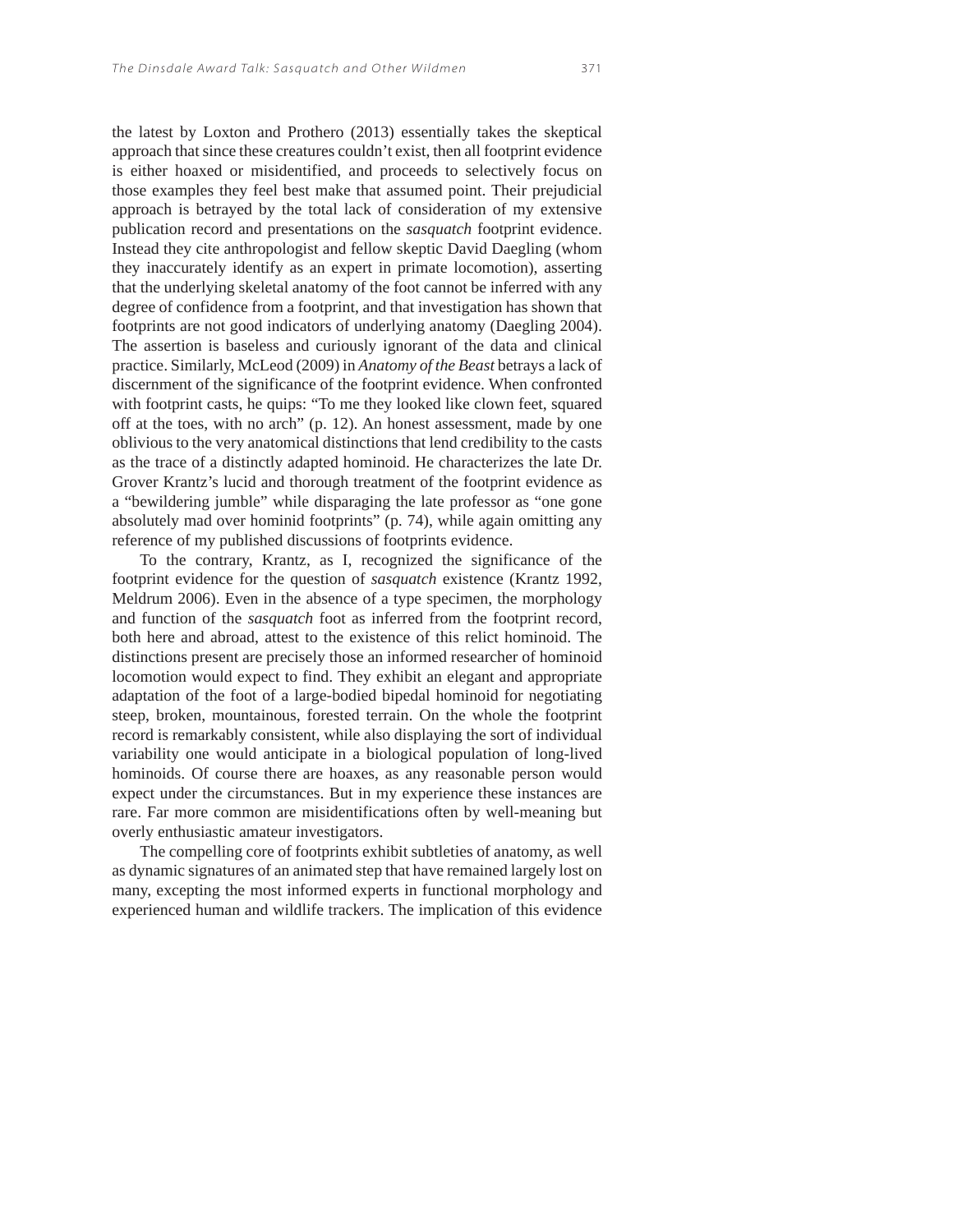is monumental, and on that basis difficult if not impossible for some to even acknowledge, let alone engage. However, it has been shown that the existence of species of relict hominoids living alongside *Homo sapiens* in present times would be consistent with the prevailing circumstances of taxonomic and adaptive diversity throughout prehistory. There have always been multiple species of hominoids coexisting across the landscape. Why, in spite of a shifting paradigm and in the face of so much suggestive evidence, should the very *possibility* of relict hominoids be summarily rejected?

It has been said—"No history is without legend; No legend is without *history*." The fundamental question remains: Are there biological species of relict hominoids yet to be discovered behind the legends of *sasquatch* and other wildmen?

## **References Cited**

- Brace, C. L. (1967). The Stages of Human Evolution. Englewood Cliffs: Prentice-Hall.
- Brown, P., Sutikna, T., Morwood, M. J., Soejono, R. P., Jatmiko, E., Saptomo, E. W., & Due, R. A. (2004). A new small-bodied hominin from the Late Pleistocene of Flores, Indonesia. Nature, 431:1055–1061, 28 October 2004.

http://www.nature.com/news/2004/041025/full/041025-2.html

- Buhs, J. B. (2009). Bigfoot: The Life and Times of a Legend. Chicago: University of Chicago Press.
- Daegling, D. (2004). Bigfoot Exposed: An Anthropologist Examines America's Enduring Legend. Walnut Creek, California: Altamira Press.
- Forth, G. (2005a). Hominids, hairy hominoids, and the science of humanity. Anthropology Today, 21:13–17.
- Forth, G. (2005b). Paleoanthropology and local legends. Anthropology Today, 21:22.
- Forth, G. (2008). Images of the Wildman in Southeast Asia: An Anthropological Perspective. New York: Routledge.
- Gause, G. F. (1934). The Struggle for Existence. Baltimore, Maryland: Williams & Wilkins.
- Gee, H. (2004). Flores, God, and Cryptozoology: The discovery poses thorny questions about the uniqueness of Homo sapiens. Nature, Oct. 27.

http://www.nature.com/news/2004/041025/full/news041025-2.html

- Gould, S. J. (1976). Ladders, bushes, and human evolution. Natural History, 85(4):24–31.
- Green, J. (1973). The Sasquatch File. Agassiz: Cheam.
- Green, J. (1978). Sasquatch: The Apes Among Us. Agassiz: Cheam.
- Hilton, C. E., & Meldrum, D. J. (2004). Striders, Runners, and Transporters. From Biped to Strider: The Emergence of Modern Human Walking, Running, and Resource Transport edited by D. J. Meldrum & C. E. Hilton, New York: Kluwer/Plenum, pp. 1–8.
- Krantz, G. S. (1992). Big Footprints: A Scientific Inquiry into the Reality of Sasquatch. Boulder: Johnson Books.
- Kuhn, T. S. (1962). The Structure of Scientific Revolutions. Chicago: University of Chicago Press.
- Leakey, R. E. F., & Walker, A. C. (1976). Australopithecus, Homo erectus, and the single species hypothesis. Nature, 261:572–574.
- Lewin, R., & Foley, R. A. (2004). Principles of Human Evolution. Malden, Massachusetts: Blackwell.
- Long, G. (2004). The Making of Bigfoot: The Inside Story. Amherst, New York: Prometheus Books.
- Loxton, D., & Prothero, D. R. (2013). Abominable Science: Origins of the Yeti, Nessie, and Other Cryptids. New York: Columbia University Press.